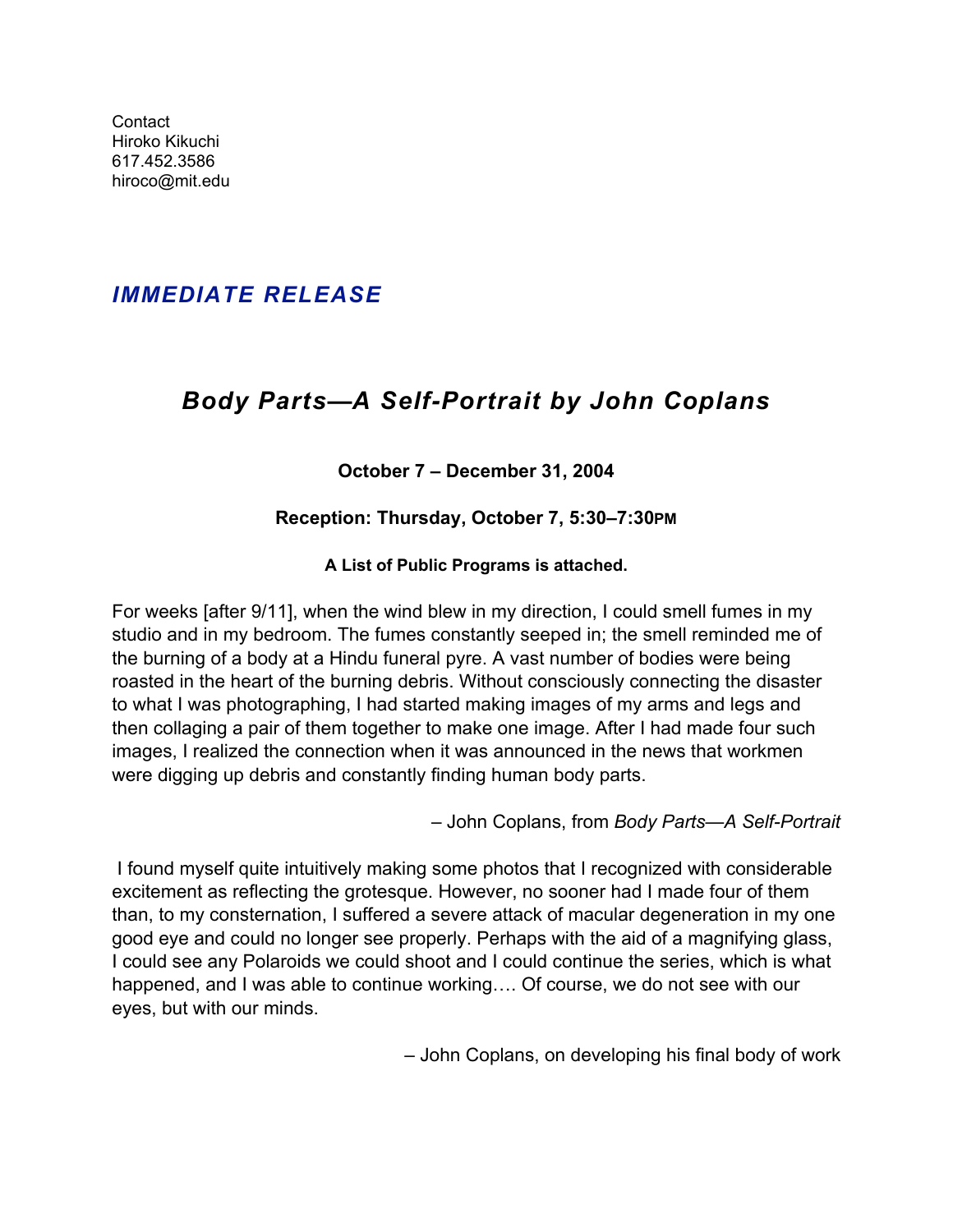**CAMBRIDGE, MA ––** September 8, 2004. The MIT List Visual Arts Center (LVAC) is pleased to announce the upcoming exhibition, *Body Parts—A Self-Portrait by John Coplans*, which will be on view from October 7 through December 31, 2004. The exhibition, organized by Charles Stainback, former director of the Tang Teaching Museum and Art Gallery at Skidmore College, and Jane Farver, Director of the LVAC, consists of powerful black-and-white images taken by John Coplans of his own aging body. This exhibition showcases the final series of 26 large photographs completed before the artist's death in August 2003. The opening reception will be on Thursday, October 7 from 5:30 to 7:30PM.

An accompanying catalogue, *Body Parts—A Self-Portrait by John Coplans,* includes "Prologue" by John Coplans, "A Conversation" between Jean–François Chévrier, professor, Académie des Beaux-Arts, Paris and Coplans, and black-and-white photographs in the exhibition. Published by Powerhouse Books, the catalogue is available at the LVAC for \$25.

A noted art critic and curator for most of his career, Coplans abandoned his criticism and curatorial work in 1980 to become, at age 60, a much-exhibited and almost immediately successful photographer. Intent on an unusual process of self-investigation and cultural reflection, he told *Art Journal* in a 1990 interview that "the principal thing is the question of how our culture views age: that old is ugly."

Coplans's work reveals the relentless tectonics of physical aging: the wrinkles and sags, hairlessness, and varicose veins. But the result is an eerily beautiful, touching, and monumental landscape made up of calves, arms, torso, hips, and hands, dramatically lit and emotionally larger than life. "I don't really deal with old age per se," Coplans said. "It's only a condition I'm in that I have to make use of the best I can."

#### **About the artist**

Born in London, England, in 1920, John Coplans grew up in South Africa and lived an adventurous life. As Mussolini and Hitler rose to power in Europe, Coplans dropped out of high school and spent eight years in the military. He trained as a Royal Air Force fighter pilot in 1938, then joined the British army for service in Kenya, Burma, and Ethiopia, where he learned Swahili and saw combat. After the war, as a painter and admirer of American abstract expressionist and abstract styles, he migrated to the United States, traded some paintings for a used car, and drove cross-country to San Francisco. There he co-founded *Artforum* in 1962, and during the mid-sixties, organized exhibitions at the University of California, Irvine, and the Pasadena Art Museum (now the Norton Simon Museum), where he showed work by artists such as Andy Warhol, Roy Lichtenstein, Donald Judd, Richard Serra, and others on the outer edges of new art. During a late 1970's stint at the Akron Art Museum, he started the art magazine *Dialogue*. He authored books on Cézanne's watercolors, the New York photographer Weegee, and American artists Ellsworth Kelly, Roy Lichtenstein, and Andy Warhol.

When he returned to making art in 1980, Coplans settled in New York and developed a career not in painting but in photography, making what one critic called "mercilessly beautiful photographs of his self-effaced self." He had his first solo show within a year, followed by solo exhibitions at the Art Institute of Chicago; the San Francisco Museum of Modern Art; the Museum of Modern Art, New York; Musee de la Veille Charite, Marseille; Frankfurter Kunstverein; Museum Boymans-van Beuningan, Rotterdam; Centre Georges Pompidou, Paris; and the PS 1 Contemporary Art Center, New York.

Outspoken and possessed of a colorful personality, Coplans was "fired from more than one job," noted *Art in America*. "John Coplans never made the art world an easier place, but in the end, he made it a better one."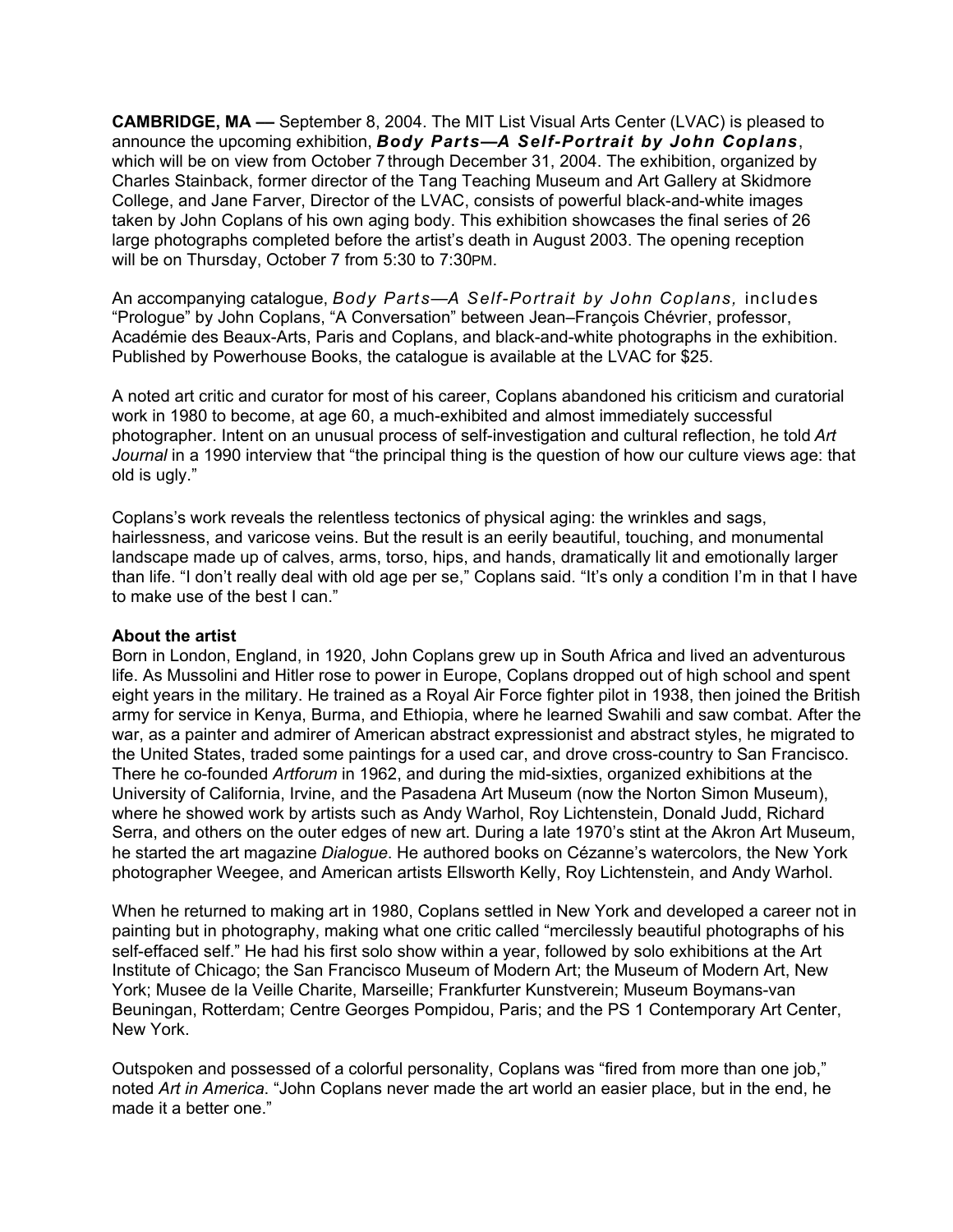*Body Parts—A Self-Portrait by John Coplans* was organized in collaboration with the artist, by Charles Stainback, director of SITE Santa Fe, and Jane Farver, director of the List Visual Arts Center at MIT. This exhibition is made possible by the generous support of the Massachusetts Cultural Council, the Council for Arts at MIT, British Consulate General, Boston, and the Hotel@MIT.



-------------------------------------------------------------

Directions:

The List Visual Arts Center is located in the Wiesner Building, 20 Ames St., at the eastern edge of the MIT campus. It is in close proximity to Kendall Square, Memorial Drive, and the Longfellow Bridge.

By T, take the red line to the Kendall/MIT stop, follow Main St. west to Ames St., turn left, and walk one block to the cross walk. The List Visual Arts Center, housed in a building identifiable by its white gridded exterior, will be on your left. Signage is on the building.

By car, coming across the Longfellow Bridge or from Memorial Drive, follow signs for Kendall Square. Limited metered parking is available on Ames Street. A parking garage is located at the Cambridge Center complex (entrance on Ames between Main and Broadway) during business hours and on campus after business hours and on weekends.

Gallery Hours: Tuesday–Thursday: 12–6PM; Friday: 12–8PM; Saturday and Sunday: 12–6PM Closed Mondays; Nov. 25; Dec. 24 and 25. Closing at 4PM on Dec. 31

Information: [617.253.4680](tel:6172534680) or<http://web.mit.edu/lvac>

All exhibitions at the List Visual Arts Center are free and open to the public. Wheelchair accessible. Accommodations are provided by request. Please call Hiroko Kikuchi at [617.452.3586](tel:6174523586) for inquiries.